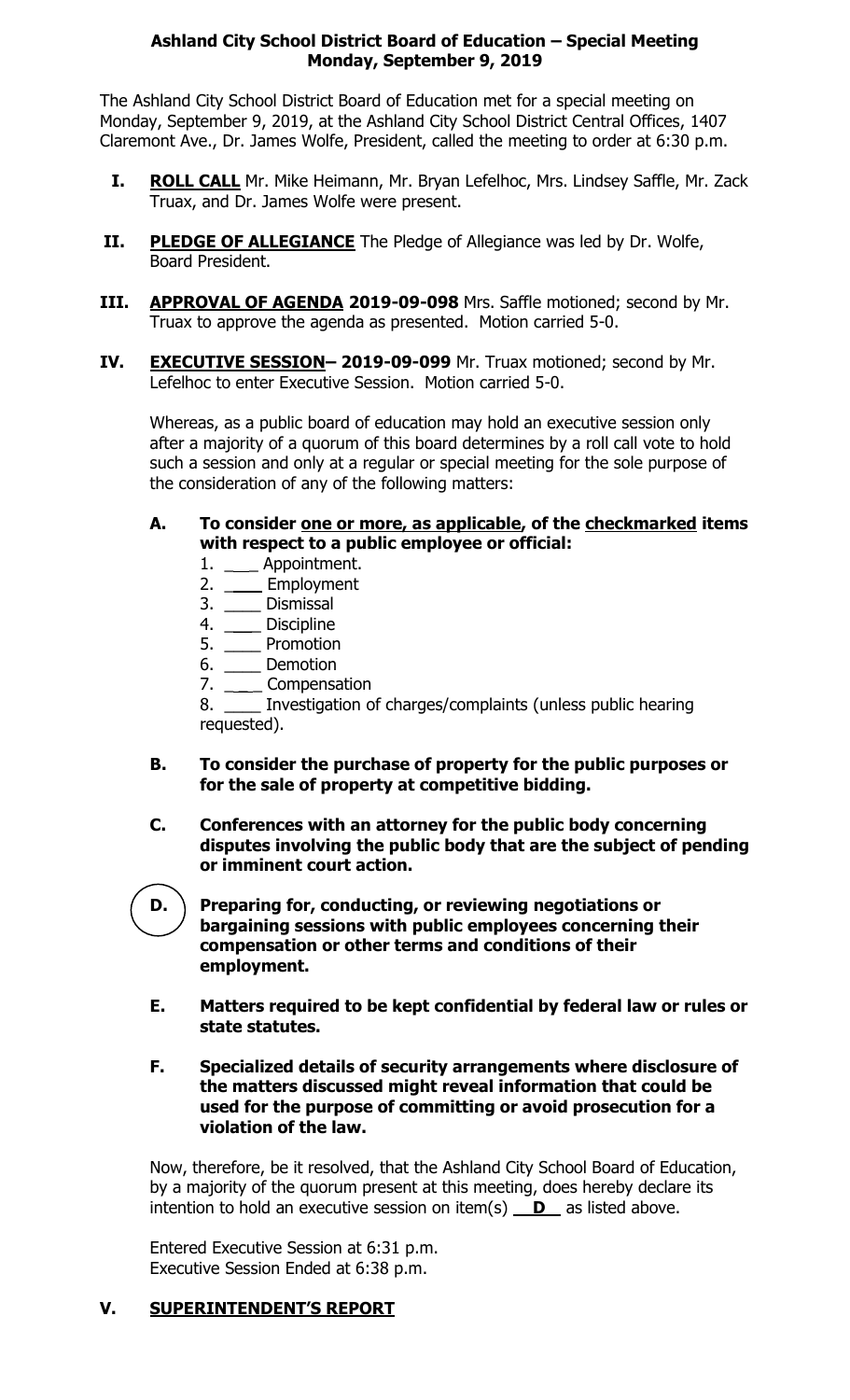- **A. E-sports Update** will be recommended for approval at the September regular meeting.
- **B. Construction Update** Field House is waiting on the floor but otherwise is ready to go.
	- 1) High School visit is scheduled for the cafeteria and media center to preview furniture. 2) Contractors are working 3<sup>rd</sup> shift.
- **C. Calendar Discussion/Hearing**  Calamity days what's next?

Dr. Wolfe – MOU or agreement changing the way we do calamity days. We will look at this year however calendar changes need to be made by September 15, 2019. Possibly waive or extend school days to make-up calamity days.

Mr. Lefelhoc – Is it possible to make changes and approve by September 15th? If there is a way to make it happen by September  $15<sup>th</sup>$  we should try.

- **D. Other** Dr. Wolfe The Board will discuss and possibly take action on sub teacher pay. Candidates running for the School Board may contact Dr. Wolfe or Dr. Marrah for updates to the Board's business.
- **VI. EXECUTIVE SESSION– 2019-09-100** Dr. Wolfe motioned; second by Mrs. Saffle to enter Executive Session. Motion carried 5-0.

Whereas, as a public board of education may hold an executive session only after a majority of a quorum of this board determines by a roll call vote to hold such a session and only at a regular or special meeting for the sole purpose of the consideration of any of the following matters:



## **A. To consider one or more, as applicable, of the checkmarked items with respect to a public employee or official:**

- 1. Appointment.
- 2.  $X$  Employment
- 3. \_\_\_\_ Dismissal
- 4. \_\_\_\_ Discipline
- 5. \_\_\_\_ Promotion
- 6. \_\_\_\_ Demotion
- 7. \_\_\_\_\_ Compensation

8. Investigation of charges/complaints (unless public hearing requested).

- **B. To consider the purchase of property for the public purposes or for the sale of property at competitive bidding.**
- **C. Conferences with an attorney for the public body concerning disputes involving the public body that are the subject of pending or imminent court action.**
- **D. Preparing for, conducting, or reviewing negotiations or bargaining sessions with public employees concerning their compensation or other terms and conditions of their employment.**
- **F. Matters required to be kept confidential by federal law or rules or state statutes.**
- **F. Specialized details of security arrangements where disclosure of the matters discussed might reveal information that could be used for the purpose of committing or avoid prosecution for a violation of the law.**

Now, therefore, be it resolved, that the Ashland City School Board of Education, by a majority of the quorum present at this meeting, does hereby declare its intention to hold an executive session on item(s) **A2, D** as listed above.